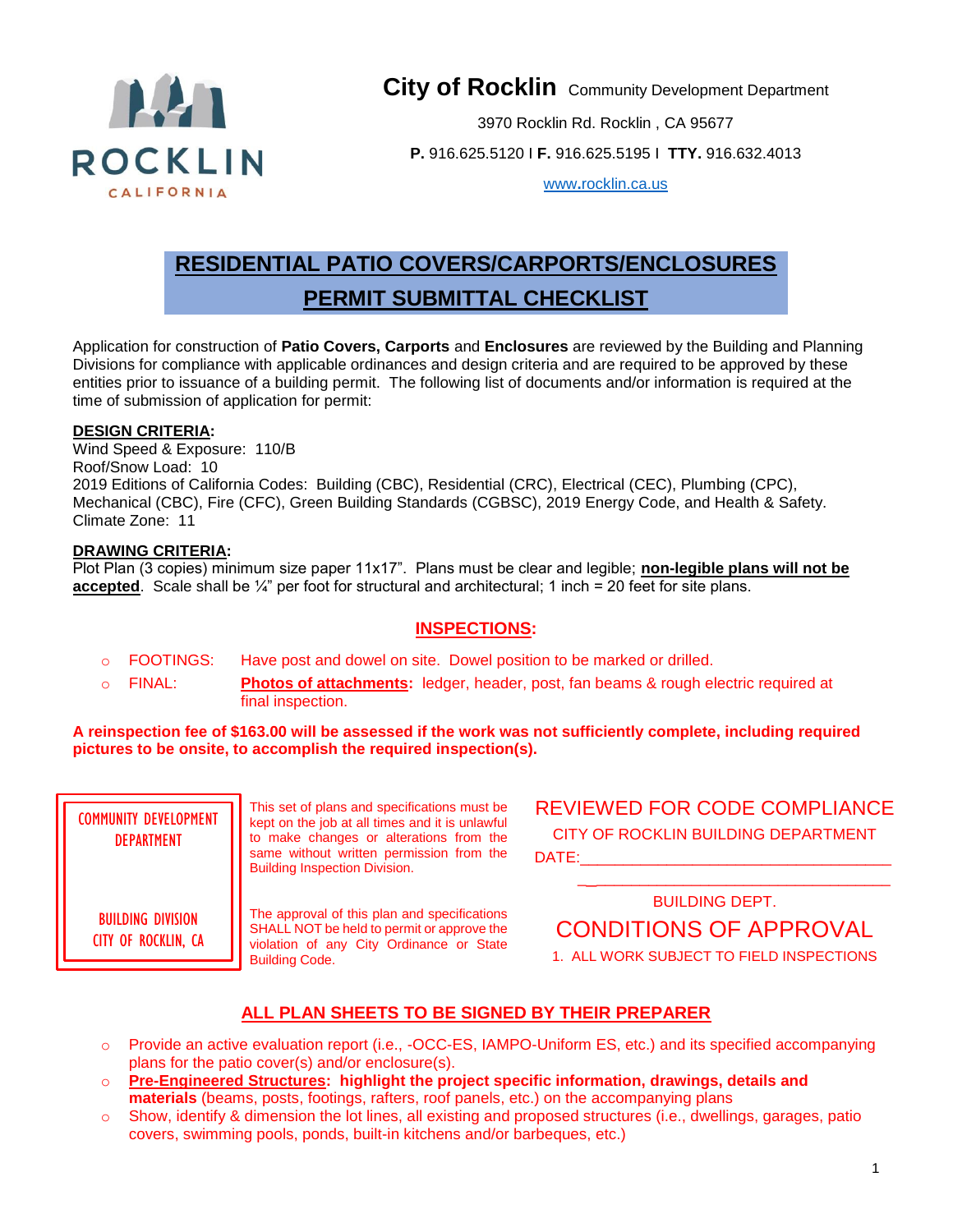- o Dimension the approved Planning setbacks and lot coverage
- o Dimension distance between the proposed patio cover and affected existing structures.
- o Notes:

#### **Lot Coverage Information:**

| Size of Lot                    | S.F. |  |
|--------------------------------|------|--|
| <b>House Footprint</b>         | S.F. |  |
| Garage                         | S.F. |  |
| <b>Proposed Structure</b>      | S.F. |  |
| <b>Total Proposed Coverage</b> |      |  |
| Coverage/Lot Size = Percentage |      |  |
| Any Easements/Floodplain/PUE   |      |  |

If you need help obtaining information, you can contact the Planning Department at (916) 625-5166 or [planner@rocklin.ca.us.](mailto:planner@rocklin.ca.us)

Wood framed exterior patio roof support post shall be cross-braced in two directions for lateral stability or provide engineered details.

Provide adequate roof slope (minimum ¼ inch per 12 inches) for roof drainage or per roofing used.

Patio covers are typically limited to one-story structures not exceeding 14 feet in height (per City of Rocklin Planning Division).

Wood framing and support posts shall be wood of natural resistance to decay or pressure treated lumber. Hardware and fasteners to be hot-dipped galvanized, stainless steel, silicon bronzed or copper.

Trenches may not be closer than the 45 degree angle from the bottom of the building foundation.

Gas piping shall be sleeved and vented under covered structure. (CPC 1210.1.6)

Bond all metal parts and surfaces within 5' of the water's edge the pool/spa. Outdoor cooking appliances must comply with CMC 924 and shall be installed in accordance with their listing and manufacturer's installation instructions.

"Unlisted" cooking appliances cannot be located under overhead combustible construction (ie., wood trellises or patio covers). CMC §923.2

All phases of project development shall be subject to the CITY OF ROCKLIN **Construction Noise Guidelines**, including restricting construction-related noise generating activities within or near residential areas.

- $\circ$  7:00 am to 7:00 pm on weekdays
- $\circ$  8:00 am to 7:00 pm on weekends

The Community Development Director may grant exceptions to the **Construction Noise Guidelines** if, in the opinion of the Community Development Director, special and unusual circumstances exist that make strict adherence to the **Construction Noise Guidelines** infeasible.

Compliance with HOA regulations and your CC&R's is the responsibility of the land owner and is not implied or conveyed through City Approval of these documents.